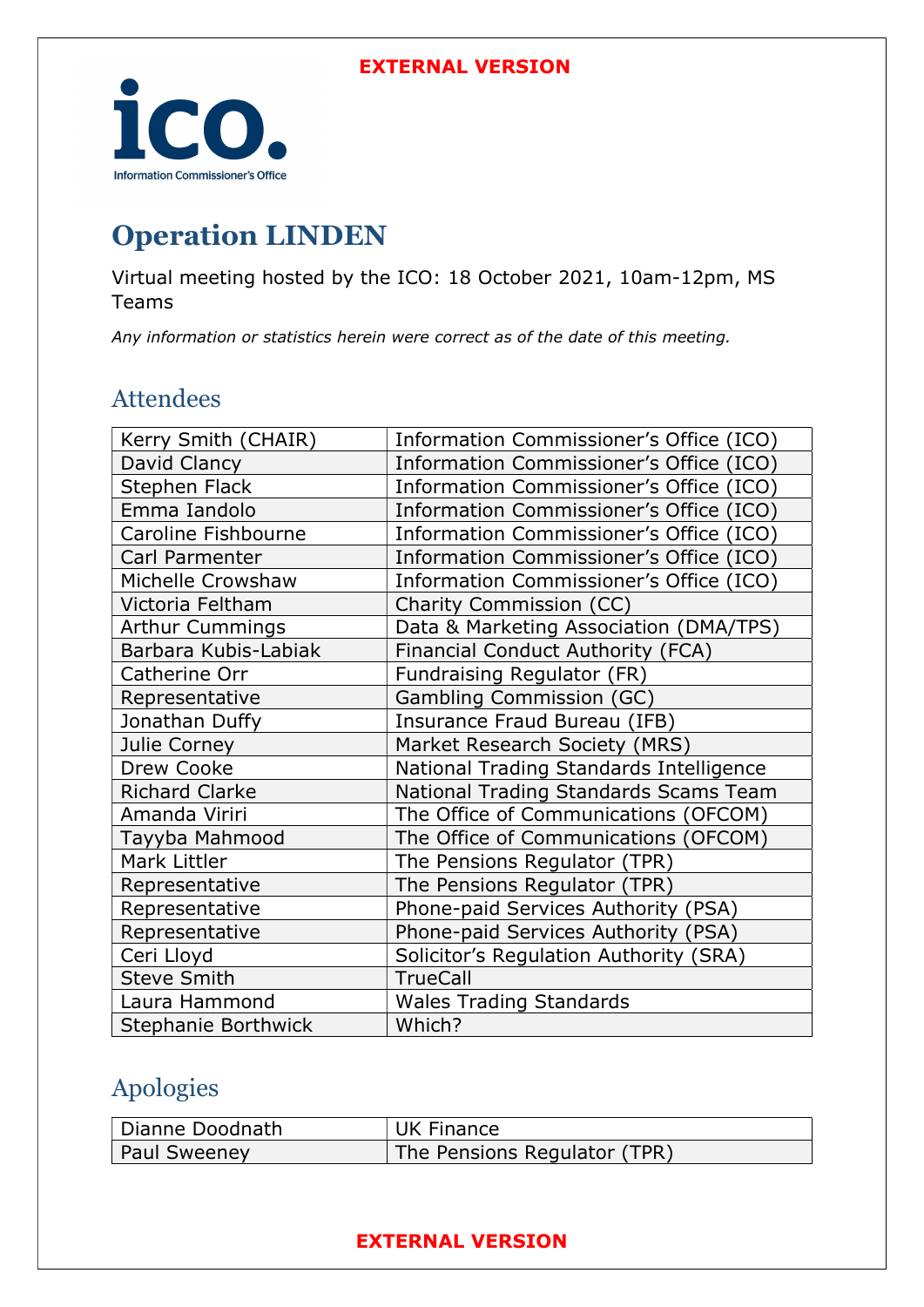# Agenda

- Introductions for those who have not previously attended. (All)
- ICO updates including an update on the introduction of the new Information Commissioner, a wrap up of reporting; focusing on a review and update of the first half of the financial year, recovery actions and what we have planned.
- Activity and actions updates 5-minute update on relevant activity from each organisation, as well as proposed actions for the next quarter. (All)
- Joint Opportunities An update from the ICO on Operations FARIN, TINAGO and TORC.
- Horizon Scanning discussion. (All)
- International enforcement update led by the ICO.
- AOB including any intelligence requirements, comms strategy developments for the ICO, minutes and next meeting arrangements.

### ICO enforcement update

#### Operational overview (year to date 2021-22)

Kerry Smith

- 14 compliance meetings.
- Seven organisations put on monitoring in order for them to take steps to improve their compliance.
- 98 cases subject to current investigation with potential for formal enforcement action.

### Financial Recovery Unit

Kerry Smith

- 43 PECR cases where 21 Civil Monetary Penalties have been issued (YTD) for serious PECR breaches. This includes those subject to Appeal.
- 18 Monetary Penalty Notices (MPN) totalling £1,758,000 and 11 Enforcement Notices issued.
- Of the 18 MPNs, 11 have been paid in full, one is being paid via a payment plan, three have been appealed, two are subject to recovery and the deadline for one has not yet passed.

### Current / future focus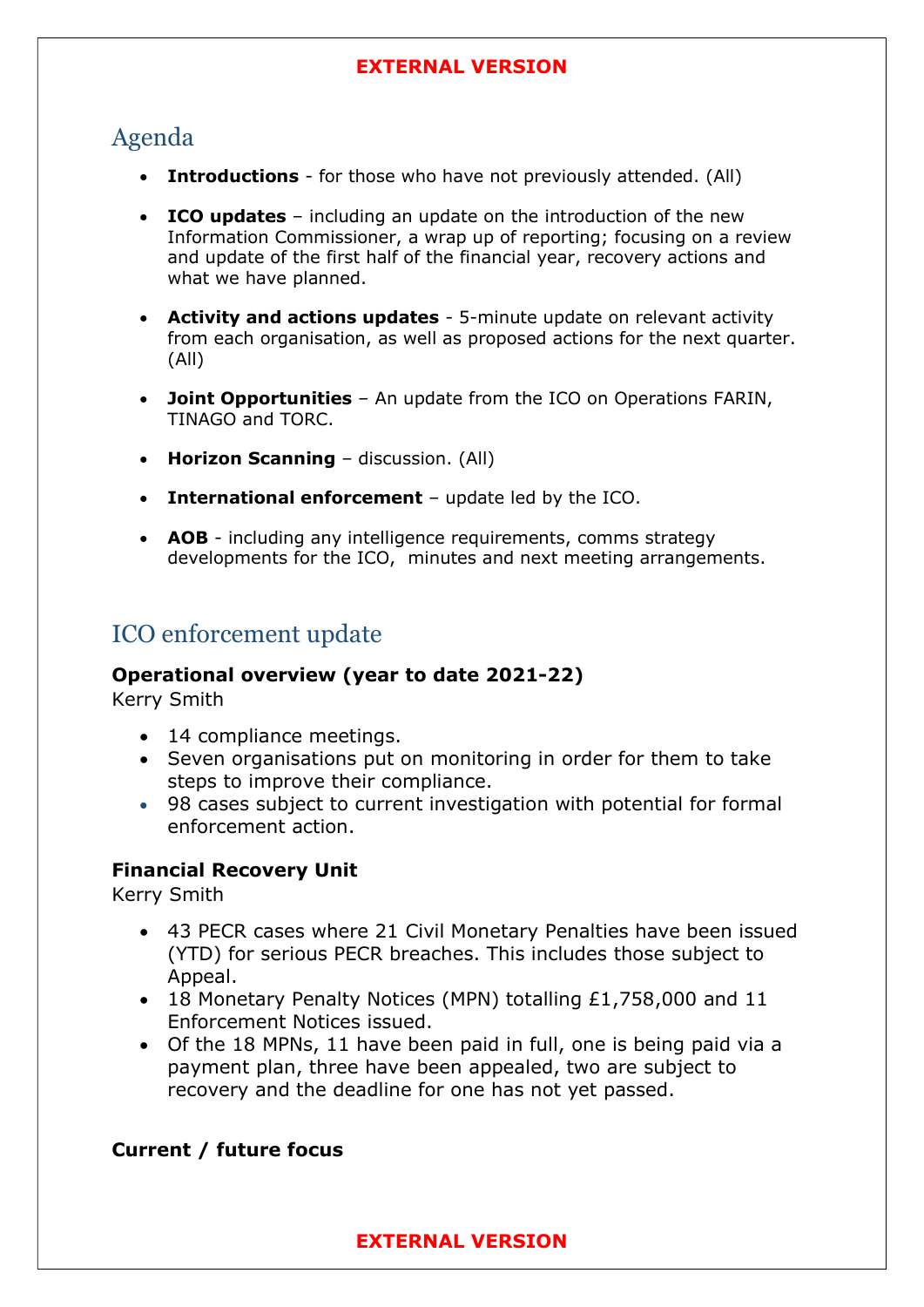• The ICO continue to investigate complaints relating to white goods insurance, pensions & investments and energy saving.

#### Nuisance contact trends

Emma Iandolo

- In the first two quarters of the FY 21-22, the ICO received 64,599 nuisance call and SMS complaints to our online reporting tool (OLRT). This is an increase of 19,176 complaints or 42% since the same point last FY. This is not very surprising given that the early months of the last financial year were heavily impacted by the first national lockdown of the pandemic. Despite this, total annual figures were higher in FY 20-21 than FY 19-20.
- Complaint volumes have been somewhat steadily decreasing across the course of the current year, reaching a low of 6,561 complaints in September 2021. This is actually the smallest number of complaints submitted to the OLRT since May 2020, one of the months most affected by the pandemic. Given the apparent deviation to reporting in the last quarter, it is anticipated that we may see a stabilisation in these lower figures, or even further decreases, over the next quarter.
- Across the first two quarters of the FY, the breakdown of complaints between different contact types remains very similar to what we have seen in previous years. Each contact type has seen a considerable increase from the complaints volumes at this point last year, with live calls seeing a 69% increase in reporting since this time last year, likely due to its generally stable reporting figures.
- In terms of the total increase seen, much of this has been seen within the automated call category and relates to suspected fraudulent messaging. The complaints are often seen within the banking, broadband and 'none of the above' topic categories.
- Complaints relating to fraudulent messaging have also been commonly seen within the SMS category, likely one of the main causes of the increased reporting for this contact type. Another likely cause of the increased number of SMS complaints is COVID-19, most specifically the vaccine rollout, which relied heavily on SMS contact.
- Within other complaint topics, the most notable change since the last FY year is the drop in accident claims calls which was historically our largest topic category outside of the 'none of the above' topic. This has seen a continual drop over the past two years, with Accident claims representing 18% of complaints in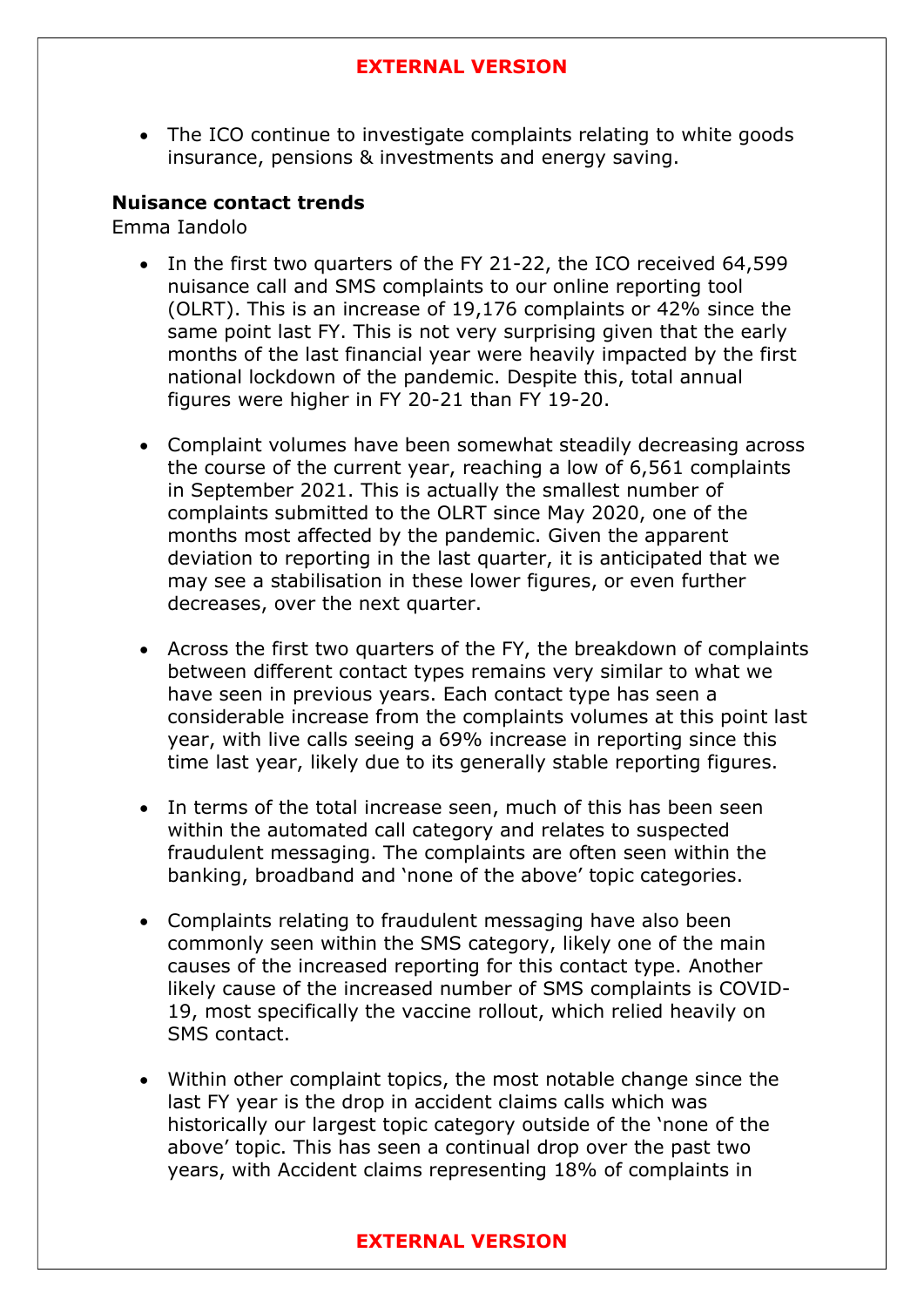2020-21. So far this year, it makes up just 4% of all categorised complaints. We also continue to see a large number of complaints within the energy saving category and have related operations ongoing.

- Going forward we anticipate an increase in nuisance complaints as COVID-19 restrictions continue to ease and businesses return to normal or hybrid ways of working, as well as complaints monopolising on financial impact and consequences of COVID-19.
- We also anticipate that energy related complaints will continue to increase as environmental and financial issues regarding energy remain at the fore of public interest and opinion, as well as within government plans and announcements.

### Activity and Actions Update

### Data & Marketing Association (DMA)

Arthur Cummings

- The DMA advised that the complaint volumes are going down, the calls are being made, but looking at the statistics, 45% of them are being automated and not reported to TPS because they are not within remit.
- Accident claims are still representing a high proportion of the complaints received by the DMA/TPS, followed by complaints about currency trading/crypto, and scams.
- The DMA suggested that volumes of complaints are declining due to the lack of media reporting about nuisance calls. Historically, where there has been media coverage about the matter, this has led to a significant increase in complaints.

### **TrueCall**

Steve Smith

- TrueCall noted some research work being carried out regarding a phone number range in the Brighton area. TrueCall found out that one company selling white goods warranty was using a different group of phone numbers for each day, calling over 10 months defeating a lot of call blocking systems.
- This would also dilute the number of complaints across several different numbers and a result would be less likely to be noticed. Over 10 months, the company made twice as many calls than the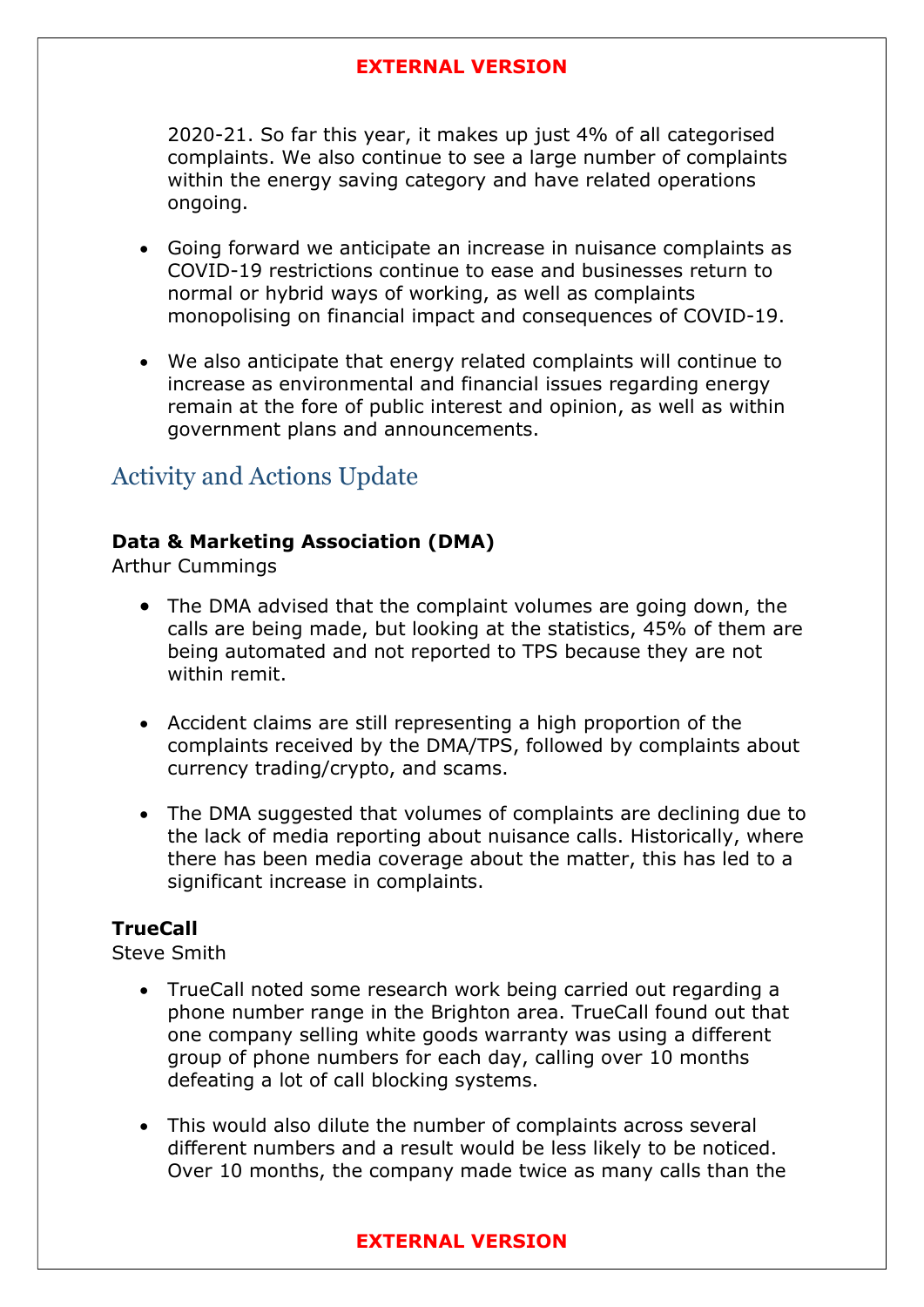top nuisance caller in the country (but none of the individual numbers used were in the top 50 so they successfully evaded attention). Therefore, TrueCall suggests it is always worth checking number ranges to see if there are commonalities.

### Fundraising Regulator (FR)

Catherine Orr

- Between September 2020 and August 2021, 1,034 complaints were received which represents a significant increase. However, more than half of these complaints were outside the Fundraising Regulator's remit which often resulted in signposting to Action Fraud or the ICO.
- A lot of the issues relate to digital fundraising which is explained by the pandemic and lockdowns (less face to face fundraising). There are very few complaints about phone fundraising.
- The Fundraising Regulator is reviewing their strategy, how they regulate and working on being more proactive particularly in relation to fraud. Charity Fraud awareness week is currently ongoing.

### Which?

Stephanie Borthwick

- Which? is engaging with banks and technology companies on remote access software scams.
- Which? is investigating technology solutions to tackle smishing and is engaging with relevant technology companies and communications providers.
- Which? published a SMS Best Practice Guide for businesses in September to help businesses improve their SMS communications so consumers can differentiate legitimate businesses messaging from fraudulent texts.
- Which? has launched a campaign: 'Make Tech Giants Take Responsibility'.

### Horizon Scanning

 Trading Standards raised that for older demographics, there's been targeting around home alarms/emergency call systems. They have been working with industry bodies on this matter. Some companies previously linked to bogus call blocking have moved to this, and are charging large amounts of money for these services.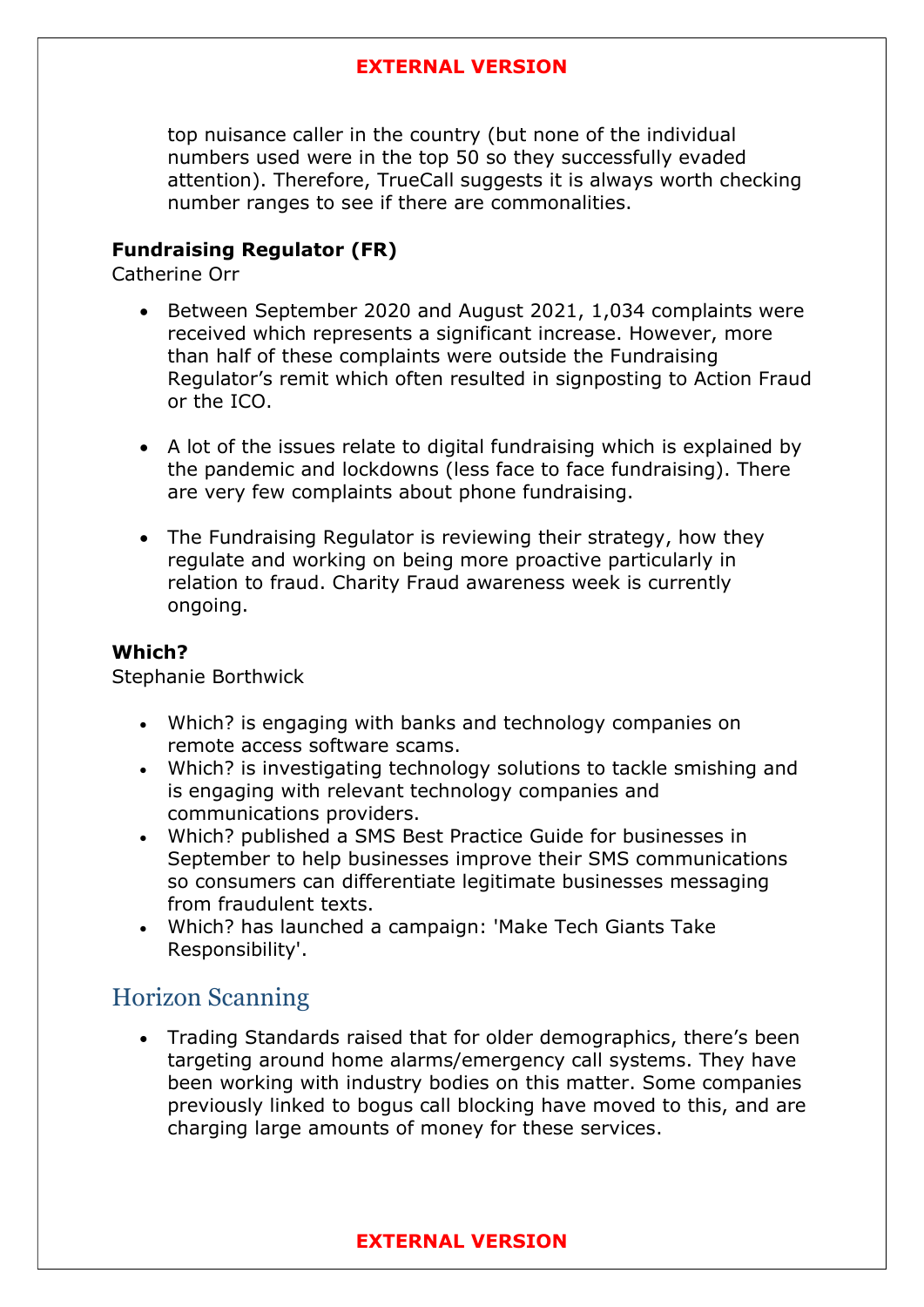- TrueCall offered to share their data as they can filter vulnerability into different types. If other attendees are interested in looking at specific numbers, TrueCall could carry out analysis to see if the calls are targeting vulnerable people.
- The issue of the COVID Pass SMS scam was also raised as members continue to see complaints regarding this issue.

### International enforcement update

### Unsolicited Communications Enforcement Network (UCENet) Emma Iandolo

- In 2019 the Executive Committee<sup>1</sup> agreed priorities for the network for the next three years. At the annual meeting in Montreal in October 2019, leads were identified for each of the following priority areas, Intelligence & cooperation, Communications & engagement and Training & development.
- The Executive Committee have routinely followed up via teleconference to develop work plans and to decide next steps. This has included discussions on the approaches taken by UCENet members to the COVID-19 pandemic as well as wider trends observed in relation to unsolicited communications and scams.
- Within the UCENet Executive Committee, the ICO is currently leading on the planning and preparations for a proposed UCENet virtual conference later in the year. The ICO has issued surveys to UCENet members and received responses about the proposed themes and planning.
- The intelligence working group call took place on 6 October 2021, at which the ICO presented to international colleagues on its Direct Marketing Monthly Threat Assessment. The working group is chaired by Australian and Canadian colleagues and attended by individuals from global anti-spam agencies. In addition to the presentation, each of the agencies exchanged information and provided updates of themes and trends they are seeing in their respective jurisdictions.
- The next UCENet Executive Committee call is scheduled 19 October. LINDEN participants are welcome to contact the ICO for further information should they wish to participate in any of the UCENet working groups.

<sup>&</sup>lt;sup>1</sup> US FTC, UK ICO, Canadian CRTC, Australian ACMA, Korean KISA and New Zealand DIA.